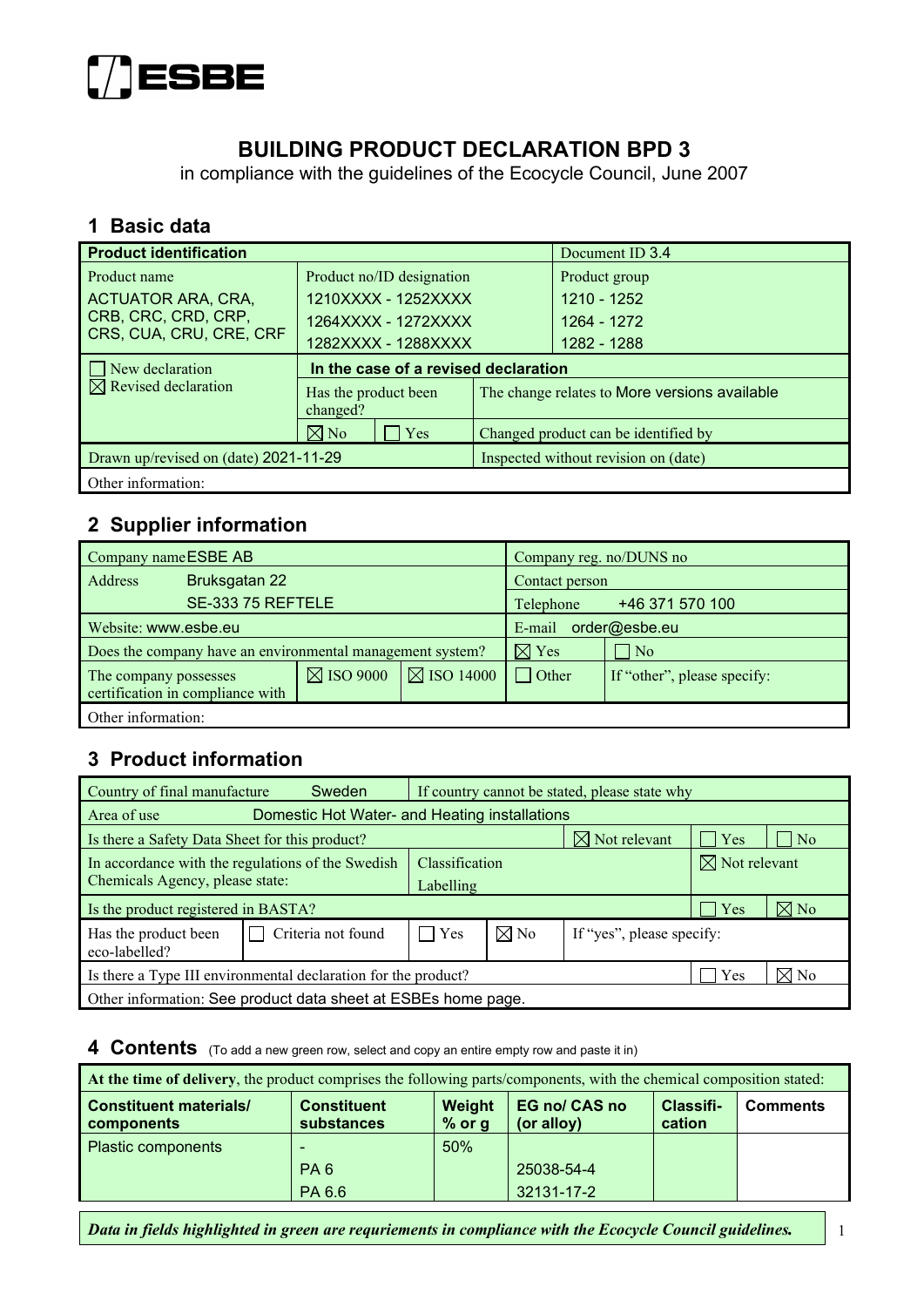|                                                                                                                                                                                                                                                             | <b>PC</b>                        |                    | 24936-68-3                  |                     |                 |  |  |
|-------------------------------------------------------------------------------------------------------------------------------------------------------------------------------------------------------------------------------------------------------------|----------------------------------|--------------------|-----------------------------|---------------------|-----------------|--|--|
|                                                                                                                                                                                                                                                             | <b>POM</b>                       |                    | 66455-31-0                  |                     |                 |  |  |
| Steel components                                                                                                                                                                                                                                            |                                  | 30%                | 68467-81-2                  |                     |                 |  |  |
| Electric components                                                                                                                                                                                                                                         |                                  | <b>20%</b>         |                             |                     |                 |  |  |
|                                                                                                                                                                                                                                                             |                                  |                    |                             |                     |                 |  |  |
| Other information:                                                                                                                                                                                                                                          |                                  |                    |                             |                     |                 |  |  |
| If the chemical composition of the product after it is built in differs from that at the time of delivery, the content of the<br>finished built in product should be given here. If the content is unchanged, no data need be given in the following table. |                                  |                    |                             |                     |                 |  |  |
| <b>Constituent materials/</b><br>components                                                                                                                                                                                                                 | <b>Constituent</b><br>substances | Weight<br>$%$ or g | EG no/ CAS no<br>(or alloy) | Classifi-<br>cation | <b>Comments</b> |  |  |
|                                                                                                                                                                                                                                                             |                                  |                    |                             |                     |                 |  |  |
|                                                                                                                                                                                                                                                             |                                  |                    |                             |                     |                 |  |  |
| Other information:                                                                                                                                                                                                                                          |                                  |                    |                             |                     |                 |  |  |

# **5 Production phase**

| Resource utilisation and environmental impact during production of the item is reported in one of the following<br>ways:                                                                                           |            |                                                                                               |                        |                                       |              |                                         |  |
|--------------------------------------------------------------------------------------------------------------------------------------------------------------------------------------------------------------------|------------|-----------------------------------------------------------------------------------------------|------------------------|---------------------------------------|--------------|-----------------------------------------|--|
| $\Box$ 1) Inflows (goods, intermediate goods, energy etc) for the registered product into the <b>manufacturing unit</b> , and the<br>outflows (emissions and residual products) from it, i.e. from "gate-to-gate". |            |                                                                                               |                        |                                       |              |                                         |  |
| 2) All inflows and outflows from the extraction of raw materials to finished products i.e. "cradle-to-gate".                                                                                                       |            |                                                                                               |                        |                                       |              |                                         |  |
| 3) Other limitation. State what:                                                                                                                                                                                   |            |                                                                                               |                        |                                       |              |                                         |  |
| The report relates to unit of product                                                                                                                                                                              |            | $\Box$ Reported product                                                                       |                        | $\Box$ The product's<br>product group |              | $\Box$ The product's<br>production unit |  |
| Indicate raw materials and intermediate goods used in the manufacture of the product                                                                                                                               |            |                                                                                               |                        |                                       |              | Not relevant                            |  |
| Raw material/intermediate goods                                                                                                                                                                                    |            | Quantity and unit                                                                             |                        |                                       |              | Comments                                |  |
|                                                                                                                                                                                                                    |            |                                                                                               |                        |                                       |              |                                         |  |
|                                                                                                                                                                                                                    |            |                                                                                               |                        |                                       |              |                                         |  |
|                                                                                                                                                                                                                    |            |                                                                                               |                        |                                       |              |                                         |  |
| Indicate recycled materials used in the manufacture of the product                                                                                                                                                 |            |                                                                                               |                        |                                       |              | Not relevant                            |  |
| Type of material                                                                                                                                                                                                   |            | Quantity and unit                                                                             |                        |                                       |              | Comments                                |  |
|                                                                                                                                                                                                                    |            |                                                                                               |                        |                                       |              |                                         |  |
|                                                                                                                                                                                                                    |            |                                                                                               |                        |                                       |              |                                         |  |
| Enter the energy used in the manufacture of the product or its component parts                                                                                                                                     |            |                                                                                               |                        |                                       | Not relevant |                                         |  |
| Type of energy                                                                                                                                                                                                     |            | Quantity and unit                                                                             |                        |                                       |              | Comments                                |  |
|                                                                                                                                                                                                                    |            |                                                                                               |                        |                                       |              |                                         |  |
|                                                                                                                                                                                                                    |            |                                                                                               |                        |                                       |              |                                         |  |
|                                                                                                                                                                                                                    |            | Enter the <b>transportation</b> used in the manufacture of the product or its component parts |                        |                                       |              | Not relevant                            |  |
| Type of transportation                                                                                                                                                                                             |            | Proportion %                                                                                  |                        |                                       |              | Comments                                |  |
|                                                                                                                                                                                                                    |            |                                                                                               |                        |                                       |              |                                         |  |
|                                                                                                                                                                                                                    |            |                                                                                               |                        |                                       |              |                                         |  |
| Enter the emissions to air, water or soil from the manufacture of the product or its<br>component parts                                                                                                            |            |                                                                                               |                        |                                       |              | Not relevant                            |  |
| Type of emission                                                                                                                                                                                                   |            | Quantity and unit                                                                             |                        |                                       |              | Comments                                |  |
|                                                                                                                                                                                                                    |            |                                                                                               |                        |                                       |              |                                         |  |
|                                                                                                                                                                                                                    |            |                                                                                               |                        |                                       |              |                                         |  |
| Enter the residual products from the manufacture of the product or its component parts                                                                                                                             |            |                                                                                               |                        |                                       |              | Not relevant                            |  |
|                                                                                                                                                                                                                    |            |                                                                                               | Proportion recycled    |                                       |              |                                         |  |
|                                                                                                                                                                                                                    |            |                                                                                               | Material<br>recycled % | Energy                                |              |                                         |  |
| Residual product                                                                                                                                                                                                   | Waste code | Quantity                                                                                      |                        | recycled %                            |              | Comments                                |  |
|                                                                                                                                                                                                                    |            |                                                                                               |                        |                                       |              |                                         |  |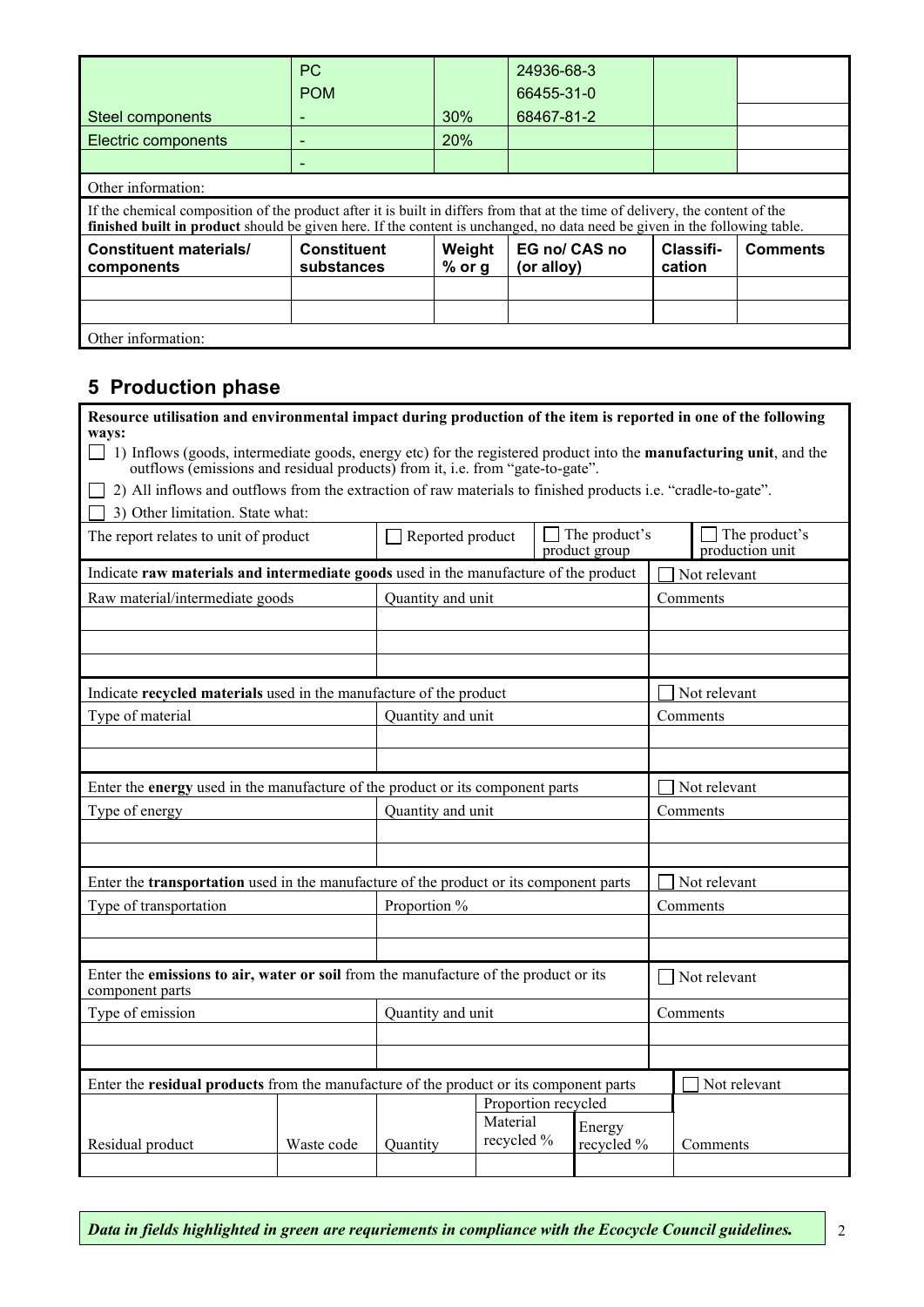| Is there a description of the<br>data accuracy for the<br>manufacturing data? | Yes | l No | If "yes", please specify: |  |
|-------------------------------------------------------------------------------|-----|------|---------------------------|--|
| Other information:                                                            |     |      |                           |  |

# **6 Distribution of finished product**

| Does the supplier put into practice a system for returning load carriers for the<br>product?      | $\Box$ Not relevant $\Box$ | Yes                | $\nabla$ No    |
|---------------------------------------------------------------------------------------------------|----------------------------|--------------------|----------------|
| Does the supplier put into practice any systems involving multi-use packaging<br>for the product? | $\Box$ Not relevant $\Box$ | $\blacksquare$ Yes | $\boxtimes$ No |
| Does the supplier take back packaging for the product?                                            | Not relevant               | Yes                | $\boxtimes$ No |
| Is the supplier affiliated to REPA?                                                               | Not relevant               | $\boxtimes$ Yes    | $\overline{N}$ |
| Other information:                                                                                |                            |                    |                |

## **7 Construction phase**

| Are there any special requirements for the<br>product during storage?                         | $\Box$ Not relevant $\Box$ Yes | $\sqrt{2 N_0}$  | If "yes", please specify: |
|-----------------------------------------------------------------------------------------------|--------------------------------|-----------------|---------------------------|
| Are there any special requirements for adjacent<br>building products because of this product? | $\Box$ Not relevant $\Box$ Yes | $\mathsf{R}$ No | If "yes", please specify: |
| Other information:                                                                            |                                |                 |                           |

#### **8 Usage phase**

| Does the product involve any special requirements for<br>intermediate goods regarding operation and maintenance?       |                    |                     | $\vert \vert$ Yes     | $\boxtimes$ No        | If "yes", please specify: |          |
|------------------------------------------------------------------------------------------------------------------------|--------------------|---------------------|-----------------------|-----------------------|---------------------------|----------|
| Does the product have any special energy supply<br>requirements for operation?                                         |                    |                     | $\vert$ Yes           | $\boxtimes$ No        | If "yes", please specify: |          |
| Estimated technical service life for the product is to be entered according to one of the following options, a) or b): |                    |                     |                       |                       |                           |          |
| a) Reference service life<br>estimated as being approx.                                                                | $\vert$ 5<br>years | $\vert$ 10<br>years | $\vert$   15<br>years | $\vert$   25<br>years | $\vert > 50$<br>years     | Comments |
| b) Reference service life estimated to be in the interval of 10-30 years                                               |                    |                     |                       |                       |                           |          |
| Other information:                                                                                                     |                    |                     |                       |                       |                           |          |

# **9 Demolition**

| Is the product ready for disassembly (taking<br>apart)?                                                              | Not relevant        | $\boxtimes$ Yes | $\overline{N_{0}}$ | If "yes", please specify:<br>Screw joints |
|----------------------------------------------------------------------------------------------------------------------|---------------------|-----------------|--------------------|-------------------------------------------|
| Does the product require any special measures<br>to protect health and environment during<br>demolition/disassembly? | $\Box$ Not relevant | $\Box$ Yes      | $\boxtimes$ No     | If "yes", please specify:                 |
| Other information:                                                                                                   |                     |                 |                    |                                           |

## **10 Waste management**

| Is it possible to re-use all or parts of the<br>product?                                                                       | $\Box$ Not relevant | $\Box$ Yes      | $\nabla$ No    | If "yes", please specify:                              |  |  |
|--------------------------------------------------------------------------------------------------------------------------------|---------------------|-----------------|----------------|--------------------------------------------------------|--|--|
| Is it possible to recycle materials for all or<br>parts of the product?                                                        | $\Box$ Not relevant | $\boxtimes$ Yes | $\Box$ No      | If "yes", please specify:<br><b>Metal componenents</b> |  |  |
| Is it possible to recycle energy for all or parts<br>of the product?                                                           | $\Box$ Not relevant | $\boxtimes$ Yes | $\vert$   No   | If "yes", please specify:<br><b>Plastic components</b> |  |  |
| Does the supplier have any restrictions and<br>recommendations for re-use, materials or<br>energy recycling or waste disposal? | $\Box$ Not relevant | $\Box$ Yes      | $\boxtimes$ No | If "yes", please specify:                              |  |  |
| Enter the waste code for the supplied product EWC 17 02 03; EWC 17 04 07; EWC 17 04 11                                         |                     |                 |                |                                                        |  |  |

*Data in fields highlighted in green are requriements in compliance with the Ecocycle Council guidelines.*  $\begin{vmatrix} 3 & 3 \\ 3 & 3 \end{vmatrix}$